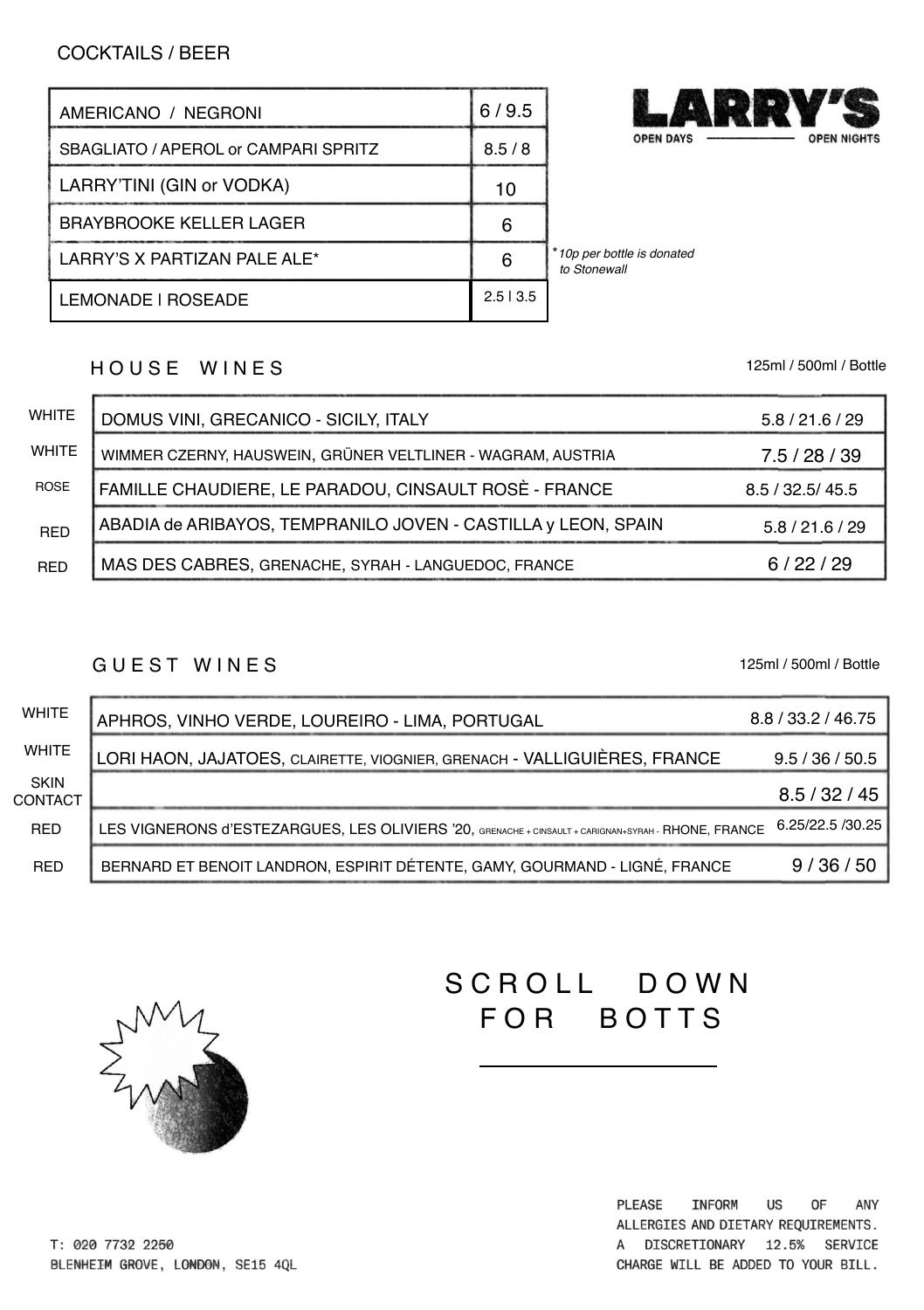### B O T T L E S

#### F I Z Z / CIDER

| I PAGO DE THARSYS. MEDUSA BRUT NATURE. MACABEO - VALENCIA. SPAIN | 7/35 |
|------------------------------------------------------------------|------|
|------------------------------------------------------------------|------|

WESTWELL, NATURALLY PETULANT - CHARDONNAY, PINOT MEUNIER, PINOT NOIRE - KENT, UK 60

## **WHITE**

| DOMAINE DE L'EPINAY, PEGASE, SAUVIGNON BLANC - LOIRE, FRANCE                | 36   |
|-----------------------------------------------------------------------------|------|
| BRAND BROTHERS, WILDER SATZ MÜLLER THURGAU BLEND - PFALZ, GERMANY           | 46   |
| LORI HAON, JAJATOES, CLAIRETTE, VIOGNIER, GRENACH - VALLIGUIÈRES, FRANCE    | 50   |
| LES CHANTS JUMEAUX. L'OISEAUX. MELON DE BORGOGNE+CHENIN - LOIRE. FRANCE     | 52   |
| PARTIDA CREUS, SP, SUBIRAT PARENT - CATALONIA, SPAIN                        | 57.5 |
| KAMARA ESTATE, STALISMA 2020, XINOMAVRO BLANC DE NOIR THESSALONIKI - GREECE | 61.5 |
| DOMAINE DE L'OCTAVIN, SLY VIN, SYLVANER - ARBOIS, JURA                      | 74   |
|                                                                             |      |

### S K I N

| CANTINA MARILINA, SKETTA, GRECANICO - SICILY, ITALY                                |       |
|------------------------------------------------------------------------------------|-------|
| KRASNA HORA, HERR GEWURZ, GEWURZTRAMINER - MORAVIA, CZECH                          | 55    |
| NANDO, JAKOT BLUE LABEL, TOKAJ (FRUILIANO) - GORISKA BRDA, SLOVENIA                | 56.75 |
| DENAVOLO, DINAVOLINO BIANCO, ORTUGO, MALVASIA, MARSANNE - ROMAGNA, ITALY           | 63.5  |
| TUTTI FRUTTI ANANAS, NESPOLA, GRANACHE BLANC, VIOGNER, MACABEO - LANGEUDOC, FRANCE | 64.5  |

#### P I N K

FAMILLE CHAUDIERE, LE PARADOU, CINSAULT ROSÈ - FRANCE 8.5 / 32.5/ 45.5